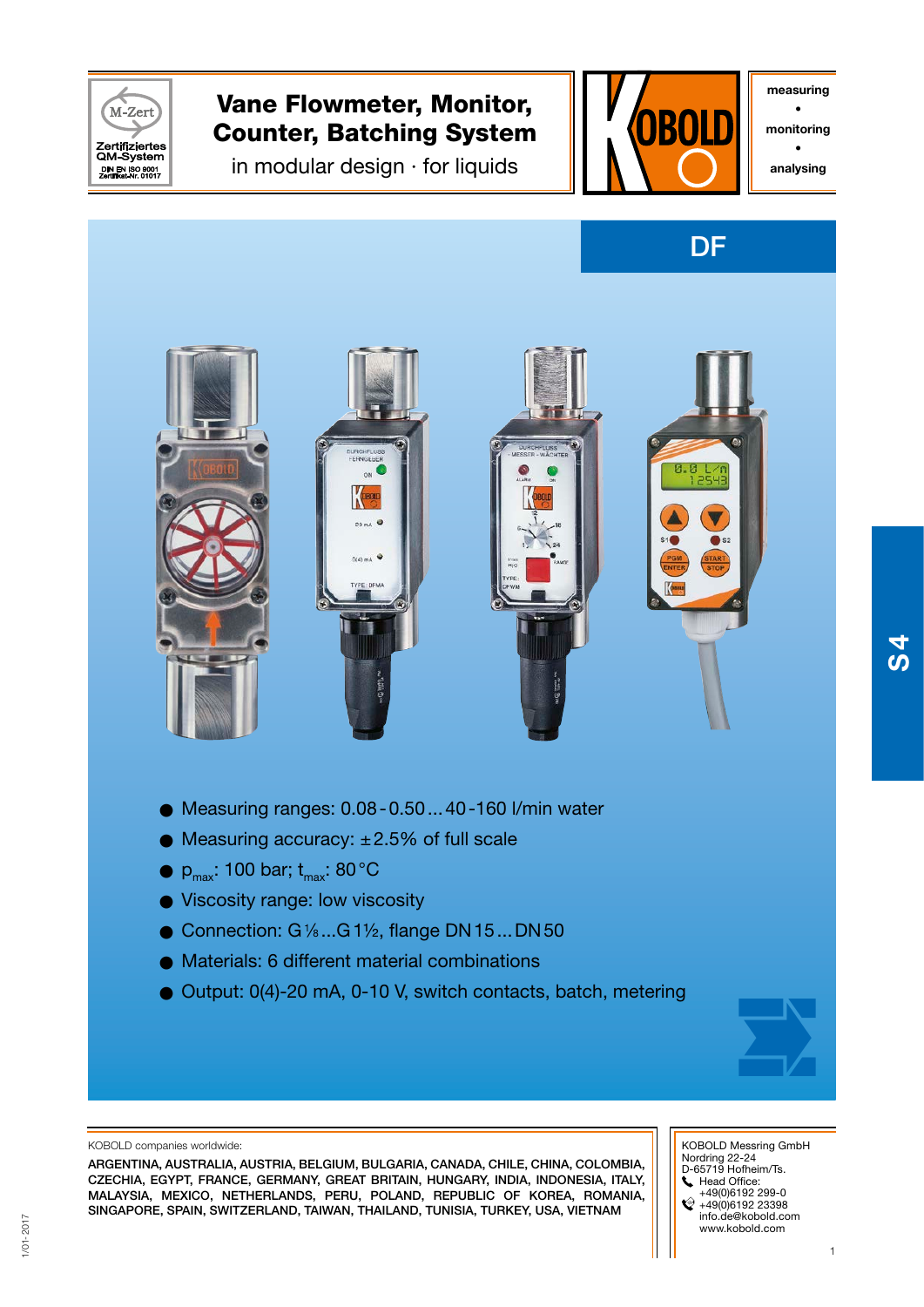

#### **Description**

The established vane technology has proven itself a million times worldwide for measuring and monitoring the flow of different mediums in pipelines. Flowmeters/monitors work with this proven principle and offer many benefits. The heart of the new vane is an embedded ring magnet; it is hermetically sealed from the flow medium. It transfers, in a non-contacting manner, the rotary motion of the vane to a Hall sensor attached to the case (in order to save space). This converts the rotary motion to a frequency signal that is proportional to the flow rate. The downstream evaluating electronics can output this signal to a display, convert it to (0(4)-20 mA, 0-10 V) analogue signal, or count it. It may also

#### Measuring Sensor



Connection: Pipe thread G 1/<sub>8</sub>...G 1<sup>1/2</sup> Measuring ranges: 0.08 - 0.5...40 - 160 l/min Measuring accuracy:  $±2.5\%$  f.s. Eight different material combinations



at any time.

Connection: Flange DIN 2501, DN15, DN25, DN40, DN50 Measuring ranges: 0.08 - 0.5...40 - 160 l/min Measuring accuracy:  $±2.5\%$  f.s. Two different material combinations

be used to switch with up to two limit contacts. The ready and control states of the limit value relay are indicated by LEDs. The modular design of flow monitors and measuring instruments is a system that can be universally applied; it is reasonably priced; and requires minimum space when in service. Very precise measurement results can be achieved, under tough operating conditions along with the electronics. The system is assembled with the electronics and delivered ready for service. The electronics are adjusted and tuned for use with the sensor. When retrofitted for other measuring ranges, the system may be re-adjusted with a similar device

#### Evaluating Electronics

|                                                                      | $_{max}$                                |                                          | 8.8 L                                               | 8.8 L                                 |
|----------------------------------------------------------------------|-----------------------------------------|------------------------------------------|-----------------------------------------------------|---------------------------------------|
| DF-WM                                                                | DF-MA                                   | DF-KL                                    | $DF$ -- $Z$                                         | <b>DF--D</b>                          |
| • intermittent measuring<br>and continuous                           | • for teletransmitting the<br>flow rate | · continuous measuring<br>and monitoring | • measuring and<br>metering                         | • measuring, counting<br>and batching |
| monitoring                                                           | $\bullet$ output                        | · digital display                        | • LED display                                       | • LED display                         |
| • 1 limit value relay                                                | $0(4) - 20$ mA<br>$0-10$ $V_{DC}$       | • 2 limit value relays                   | $\bullet$ output<br>$O(4) - 20$ mA<br>0-10 $V_{DC}$ | $\bullet$ output                      |
| · pushbutton and scale<br>potentiometer for<br>sensing the flow rate |                                         | $\bullet$ output<br>$O(4) - 20$ mA       |                                                     | $0(4) - 20$ mA<br>$0-10$ $V_{DC}$     |
|                                                                      |                                         | $0-10$ $V_{DC}$                          | • 2 adding meters                                   | • subtracting and<br>adding meter     |
|                                                                      |                                         |                                          | • 2 relays freely<br>programmable                   | • 1 dosing relay                      |
|                                                                      |                                         |                                          |                                                     | • 1 relay freely<br>programmable      |

1/01-2017

1/01-2017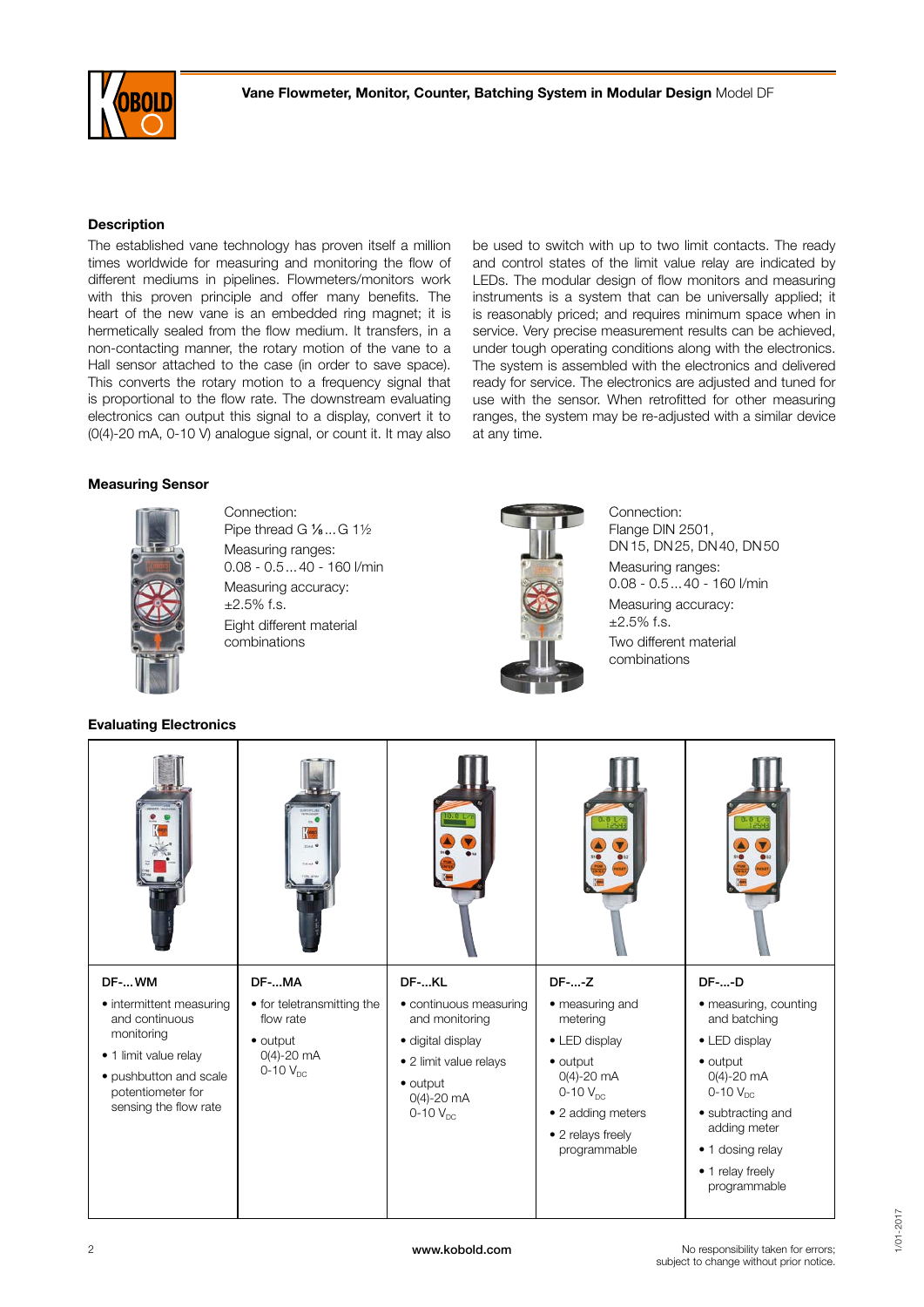

#### **Description**

Measuring sensors are available with pipe thread or flange connections; standard or high-pressure versions are optional. The standard version is delivered with a standard front cover from solid, transparent plastic, which allows the flow to be optically inspected. The rotary motion of the shining red vane can be clearly seen. Faults such as power failure or rotor blockage can thus be quickly detected in situ. In addition to their use as measuring and monitoring systems, the devices can also be used as flow indicators. The standard front cover is replaced by a metal plate on the high-pressure version (up to 100 bar with the threaded version).

The devices can be installed in any position. However, the flow must always be in the direction of the arrow, and the front panel of the device must be arranged in the vertical plane.

The fluidic housing must be full with liquid. Additional inlet or outlet pipes are not required. The large radial clearance between vane and housing wall renders the measuring sensor insensitive to dirt. Depending on the version, the connection fittings can be rotated and are bearing mounted. Switching electronics or vane front may be rotated at will for ease of viewing (while in service).

Model DF...H: DF-flow sensors are also available without a compact electronic. The linear flow proportional pulse signal provided by the sensor can be controlled by customer own electronics.

#### Measuring Ranges

| Model  | Flow rate<br>$[$ I/min $]$ | $\Delta p$ [bar]<br>at max. | <b>Filter</b><br>[mm] | Recommended<br>connection sizes               |            |
|--------|----------------------------|-----------------------------|-----------------------|-----------------------------------------------|------------|
|        |                            | flow rate                   |                       | Internal thread ["]                           | Flange DN  |
| DF-05  | $0.08 - 0.50$              | 0.76                        | 1.0                   | $\frac{1}{4}$ , $\frac{1}{8}$                 | 15         |
| DF-14  | $0.20 - 1.40$              | 0.36                        | 2.0                   | $\frac{1}{4}$ , $\frac{3}{8}$                 | 15         |
| DF-25  | $0.20 - 2.50$              | 0.94                        | 2.0                   | $\frac{1}{4}$ , $\frac{3}{8}$                 | 15         |
| DF-26  | $0.30 - 2.60$              | 0.98                        | 2.0                   | $\frac{1}{4}$ , $\frac{3}{8}$                 | 15         |
| DF-50  | $0.40 - 5.00$              | 0.45                        | 3.5                   | $\frac{1}{4}$ , $\frac{3}{8}$ , $\frac{1}{2}$ | 15         |
| DF-06  | $0.25 - 6.00$              | 1.00                        | 3.2                   | $\frac{1}{4}$ , $\frac{3}{8}$ , $\frac{1}{2}$ | 15         |
| DF-12  | $0.50 - 12.00$             | 0.61                        | 5.0                   | $\frac{1}{4}$ , $\frac{3}{8}$ , $\frac{1}{2}$ | 15, 25     |
| DF-13  | $1.00 - 12.50$             | 0.14                        | 8.0                   | $\frac{1}{2}$ , $\frac{3}{4}$ , 1             | 15, 25     |
| DF-24  | $1.00 - 24.00$             | 0.36                        | 8.0                   | $\frac{1}{2}$ , $\frac{3}{4}$ , 1             | 15, 25     |
| DF-48  | $2.00 - 48.00$             | 0.43                        | 12.5                  | $\frac{3}{4}$ , 1                             | 25         |
| DF-60. | $2.50 - 60.00$             | 0.63                        | 12.5                  | $\frac{3}{4}$ , 1                             | 25, 40     |
| DF-H2  | $5.00 - 120.00$            | 1.20                        | 18.5                  | $1, 1\frac{1}{4}, 1\frac{1}{2}$               | 25, 40, 50 |
| DF-H6  | $40.0 - 160.00$            | 1.50                        | 18.5                  | $1, 1\frac{1}{4}, 1\frac{1}{2}$               | 25, 40, 50 |

\* Upon request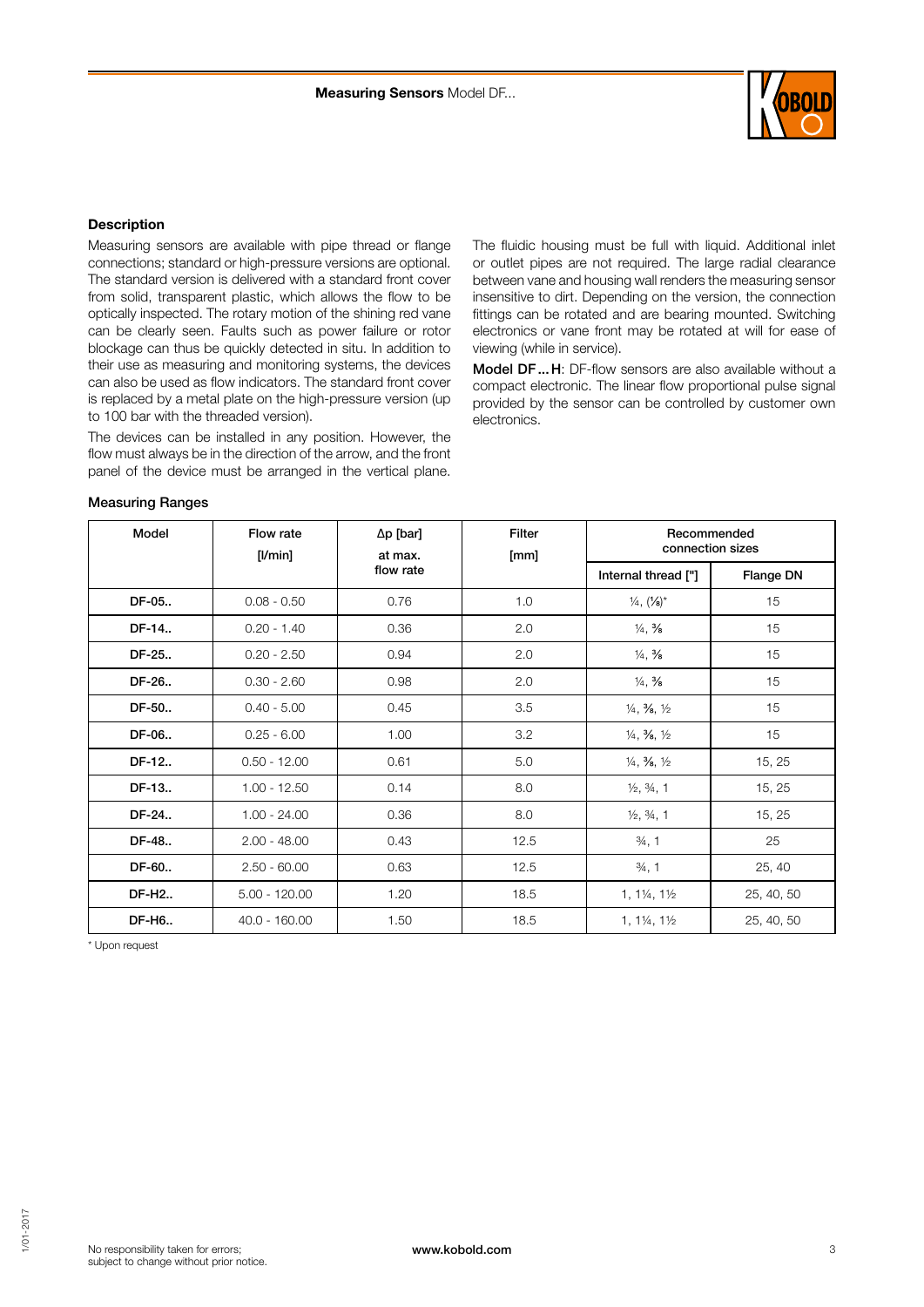

#### Material Combinations

|                               |                         | Standard version        |                         | High-pressure version   |                          |                                |
|-------------------------------|-------------------------|-------------------------|-------------------------|-------------------------|--------------------------|--------------------------------|
| Material<br>combination       |                         | $\mathbb{I}$            | $\mathbf{III}$          | IV <sup>1</sup>         | VI <sup>1</sup>          | V  1                           |
| Order code                    | A                       | .B.,                    | D                       | E                       | .G.,                     | .H.,                           |
| Connection<br>types           | Pipe thread             | Pipe thread             | Pipe thread             | Pipe thread<br>flange   | Pipe thread              | Pipe thread<br>flange          |
| Case                          | Trogamide               | Polysulfone             | Brass nickel-<br>plated | St. steel <sup>4)</sup> | Brass nickel-<br>plated  | St. steel <sup>4</sup>         |
| Cover                         | Trogamide               | Polysulfone             | Polysulfone             | Polysulfone             | Brass nickel-<br>plated  | St. steel <sup>4)</sup>        |
| Connection                    | Brass nickel-<br>plated | St. steel <sup>4)</sup> | Brass nickel-<br>plated | St. steel <sup>4)</sup> | Brass nickel-<br>plated  | St. steel <sup>4)</sup>        |
| Locking pins                  | <b>Brass</b>            | <b>Brass</b>            | <b>Brass</b>            | ٠                       | $\overline{\phantom{a}}$ | ٠                              |
| O-rings                       | <b>NBR</b>              | <b>FPM</b>              | <b>NBR</b>              | <b>FPM</b>              | <b>NBR</b>               | <b>FPM</b>                     |
| Vane                          | <b>POM</b>              | <b>PTFE</b>             | <b>POM</b>              | <b>PTFE</b>             | <b>POM</b>               | <b>PTFE</b>                    |
| Axle <sup>3</sup>             | St. steel <sup>4)</sup> | St. steel <sup>4)</sup> | St. steel <sup>4)</sup> | St. steel <sup>4)</sup> | St. steel <sup>4)</sup>  | St. steel <sup>4)</sup>        |
| Bearing <sup>3)</sup>         | <b>PTFE</b>             | <b>PTFE</b>             | PTFE                    | <b>PTFE</b>             | <b>PTFE</b>              | <b>PTFE</b>                    |
| Screen                        | PTFE <sup>2</sup>       | PTFE <sup>2</sup>       | PTFE <sup>2</sup>       | PTFE <sup>2</sup>       | PTFE <sup>2</sup>        | PTFE <sup>2</sup>              |
| Max. operating<br>pressure    | 10 bar                  | 10 bar                  | 16 bar                  | 16 bar                  | 100 bar                  | 100 bar flange<br><b>PN 40</b> |
| Max. operating<br>temperature | $60^{\circ}$ C          | $80^{\circ}$ C          | $80^{\circ}$ C          | $80^{\circ}$ C          | $80^{\circ}$ C           | $80^{\circ}$ C                 |

1) Connection cannot be rotated

2) Stainless steel for model DF 0.5

3) Special version upon request 4) Stainless steel 1.4571, 1.4404

# **Dimensions** [mm]





#### Flange DIN 2527 PN40

| DN | PN | D                   | κ                             | d4  | d2 |
|----|----|---------------------|-------------------------------|-----|----|
|    |    | [mm] [mm] [mm] [mm] |                               |     |    |
| 15 | 40 | 95                  | 65                            | 45  | 14 |
| 25 | 40 | 115                 | 85                            | 68  | 14 |
| 40 | 40 | 150                 | 110                           | 88  | 18 |
| 50 | 40 | 165                 | 125                           | 102 | 18 |
|    |    |                     | DINI 2528 cooling food form C |     |    |

DIN 2526 sealing face form C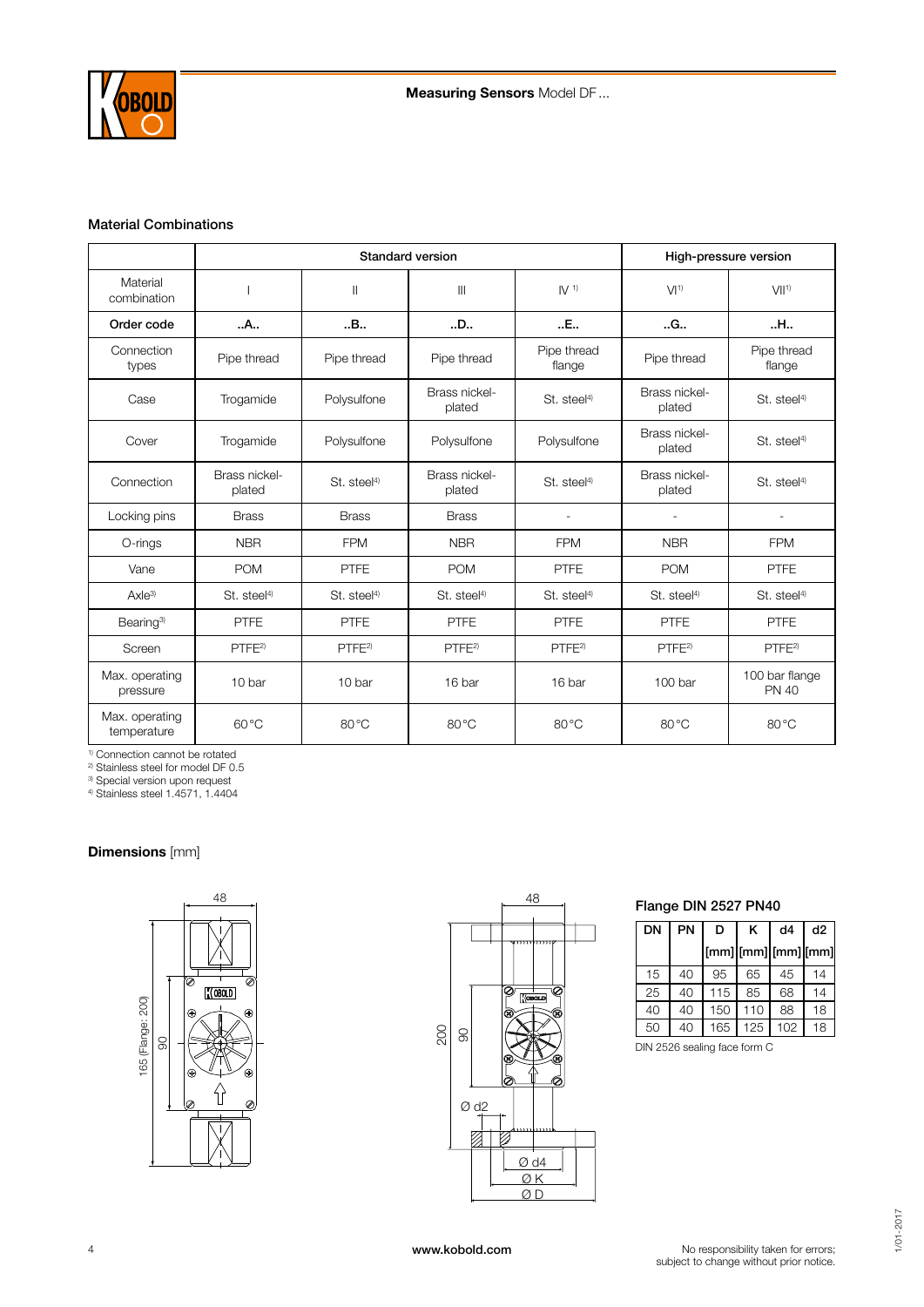

#### Flow Indicator with Intermittent Sensing



The DF-...WM evaluating electronics is used in applications where sporadic flow rate measurement is required, or where simultaneous continuous monitoring is needed. It converts the digital frequency signal from the sensor to a limit contact.

The limit value over the entire measuring range can be set with a potentiometer with calibrated scale. The ready state is indicated by a green LED. When the flow rate drops below the setpoint, a red LED flashes. The relay can be shorted and disabled by pressing a button. The flow rate can be determined and the potentiometer scale can be read by rotating the potentiometer from the largest to the smallest value (until the red diode flashes).

The front panel on the electronics and vane are displaced by 180°. This means that the operator can see from two directions whether flow is available.

The power supply of the device and the relay output are connected with a 7-pin connector or a 1.5 m cable. (A cable can only be used for flange connection.)

#### Technical Details

| Accuracy:            | $\pm 2.5\%$ f. s.                                                             |
|----------------------|-------------------------------------------------------------------------------|
| Power supply:        | 24 $V_{DC}$ +15% / -10%<br>24, 110, 230 V <sub>AC</sub> ± 20%                 |
| Power input:         | 3.5 W max.                                                                    |
| Output:              | changeover contact max. 250 V/5 A<br>contact resistance $\leq 100$ m $\Omega$ |
| Ambient temperature: | $-25^{\circ}$ C +80 $^{\circ}$ C                                              |
| Protection type:     | IP 65, all-insulated                                                          |

#### Cable Connections



#### Wiring Diagram



In the no-load or alarm state

| Flow rate<br>$[$ I/min $]$                                                                                                                                                                      | Model                                                                                                             | Material combination<br>(see transducer)                                                                                    | Connection                                                                             | <b>Connection sizes</b><br>(see measuring<br>sensor for<br>recommended size)                                                                                                               | Electronics                                                                                                                                              | Auxiliary<br>power                                                         |
|-------------------------------------------------------------------------------------------------------------------------------------------------------------------------------------------------|-------------------------------------------------------------------------------------------------------------------|-----------------------------------------------------------------------------------------------------------------------------|----------------------------------------------------------------------------------------|--------------------------------------------------------------------------------------------------------------------------------------------------------------------------------------------|----------------------------------------------------------------------------------------------------------------------------------------------------------|----------------------------------------------------------------------------|
| $0.08 - 0.50$<br>$0.20 - 1.40$<br>$0.20 - 2.50$<br>$0.30 - 2.60$<br>$0.40 - 5.00$<br>$0.25 - 6.00$<br>$0.50 - 12.0$<br>1.00-12.5<br>1.00-24.0<br>2.00-48.0<br>2.50-60.0<br>5.00-120<br>40.0-160 | DF-05<br>DF-14<br>DF-25<br>DF-26<br>DF-50<br>DF-06<br>DF-12<br>DF-13<br>DF-24<br>DF-48<br>DF-60<br>DF-H2<br>DF-H6 | $A = Trogamide/Brass$<br>$B = PSO/VA$<br>$D = Brass$<br>$E = St. steel$<br>$G =$ Brass, 100 bar<br>$H = St.$ steel, 100 bar | $R = G$ female<br>$N = NPT$ female<br>$F = \text{flange}$<br>DIN 2527,<br><b>PN 40</b> | $06 = G\%$<br>$08 = G\frac{1}{4}$<br>$10 = G\%$<br>15 = G $\frac{1}{2}$ , DN 15<br>$20 = G \frac{3}{4}$<br>$25 = G1$ , DN 25<br>$32 = G 1\%$<br>$40 = G1\frac{1}{2}$ , DN40<br>$50 = DN50$ | <b>WMK</b> = monitor with<br>1.5 m cable<br>connection<br>$WMS =$ monitor with<br>connector<br><b>WMG</b> = monitor with<br>connector and<br>mating plug | $0 = 230 V_{AC}$<br>1 = 110 $V_{AC}$<br>$2 = 24 V_{AC}$<br>$3 = 24 V_{nc}$ |

# Order Details (Example: DF-05 A R 06 WMK 0)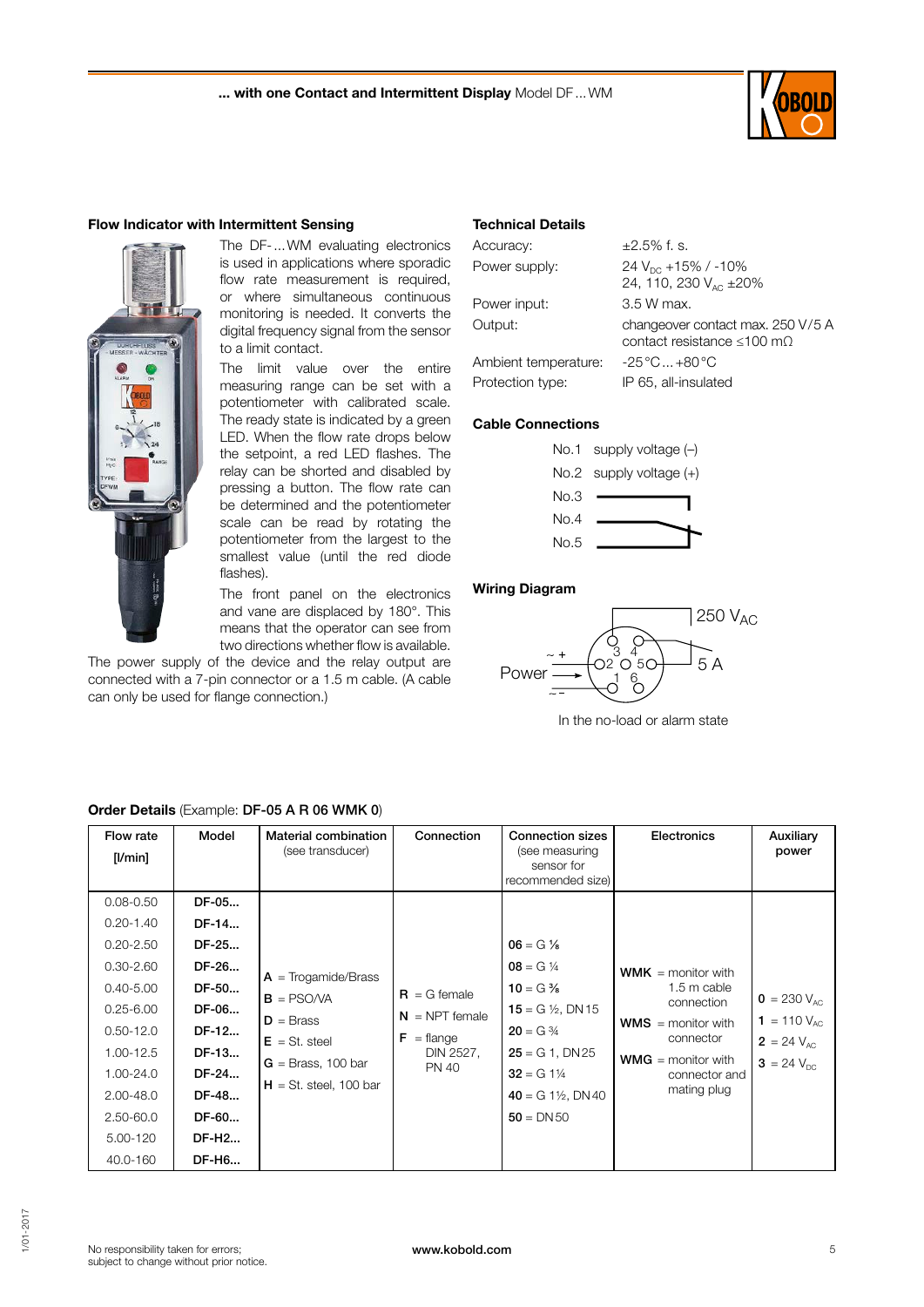

#### Remote Flow Transmitter



The DF-...MA evaluating electronics converts the frequency signal from the measuring sensor to a 0(4)-20 mA, 0-10  $V_{DC}$  analogue signal. It is ideally suited for precise teletransmission of flow-rate measurements for indicating devices, recorders or controllers, for example.

A green LED on the transmitter indicates the ready state. If the sensor is replaced, the transmitter should be readjusted with the potentiometers marked 0 mA and/or 20 mA. They are protected against unintentional rotation by a foil situated behind the front dial. Measuring accuracy and perfect operation is only guaranteed when the foil is undamaged. The supply voltage and output are connected with a 7-pin circular connector or a 1.5 m cable. (A cable can only be used for flange connection.)

#### Technical Details

| Accuracy:             | $\pm 2.5\%$ f. s.                               |
|-----------------------|-------------------------------------------------|
| Power supply:         | 24 $V_{\text{DC}}$ +15% / -10%                  |
|                       | 24, 110, 230 V <sub>AC</sub> ± 20%              |
| Power input:          | 3.5 W max.                                      |
| Output (DIN IEC 381): | current source 0(4)-20 mA                       |
|                       | floating, 0-10 V                                |
|                       | (bei 24 $V_{DC}$ non-isolated)                  |
| Output load:          | $0-500$ $\Omega$ (load)                         |
| Ambient temperature:  | $-25\,^{\circ}\text{C}$ $+80\,^{\circ}\text{C}$ |
| Protection type:      | IP65, all-insulated                             |

#### Cable Connections

No. 1 supply voltage (-) No. 2 supply voltage (+) No. 5 analog output (+) No. 5 analog output (-)

#### Wiring Diagram



#### Order Details (Example: DF-05 A R 06 MAK 0 0)

| Flow rate<br>[l/min]                                                                                                                                            | Typ                                                                                             | Material<br>combination<br>(see transducer)                                                                                                  | Connection                                                                              | <b>Connection sizes</b><br>(see measuring<br>sensor for<br>recommended size)                                                                                                                | Electronics                                                                                                                                                                                | Auxiliary<br>power                                                                | Analogue<br>output                                       |
|-----------------------------------------------------------------------------------------------------------------------------------------------------------------|-------------------------------------------------------------------------------------------------|----------------------------------------------------------------------------------------------------------------------------------------------|-----------------------------------------------------------------------------------------|---------------------------------------------------------------------------------------------------------------------------------------------------------------------------------------------|--------------------------------------------------------------------------------------------------------------------------------------------------------------------------------------------|-----------------------------------------------------------------------------------|----------------------------------------------------------|
| $0,08 - 0,50$<br>$0,20-1,40$<br>$0,20 - 2,50$<br>$0,30-2,60$<br>$0,40-5,00$<br>$0,25 - 6,00$<br>$0,50-12,0$<br>1,00-12,5<br>1,00-24,0<br>2,00-48,0<br>2,50-60,0 | DF-05<br>DF-14<br>DF-25<br>DF-26<br>DF-50<br>DF-06<br>DF-12<br>DF-13<br>DF-24<br>DF-48<br>DF-60 | $A = Troqamide/$<br><b>Brass</b><br>$B = PSO/VA$<br>$D = Brass$<br>$E = St. steel$<br>$G =$ Brass.<br>100 bar<br>$H = St. steel,$<br>100 bar | $R = G$ female<br>$N = NPT$ fema-<br>le<br>F<br>$=$ flange<br>DIN 2527,<br><b>PN 40</b> | $06 = G\%$<br>$08 = G \frac{1}{4}$<br>$10 = G\%$<br>15 = G $\frac{1}{2}$ , DN 15<br>$20 = G \frac{3}{4}$<br>$25 = G1$ , DN 25<br>$32 = G 1\%$<br>$40 = G1\frac{1}{2}$ , DN40<br>$50 = DN50$ | $\mathsf{MAK}$ = remote<br>sensor with<br>1.5 m cable<br>connection<br>$MAS$ = remote<br>sensor with<br>connector<br>$MAG =$ remote<br>sensor with<br>connector<br>and mating<br>connector | $0 = 230 V_{AC}$<br>1 = 110 $V_{AC}$<br>$2 = 24 V_{AC}$<br>$3 = 24 V_{\text{pc}}$ | $0 =$<br>0-20 mA<br>$4 =$<br>4-20 mA<br>$1 =$<br>$0-10V$ |
| 5,00-120<br>40,0-160                                                                                                                                            | DF-H <sub>2</sub><br>DF-H6                                                                      |                                                                                                                                              |                                                                                         |                                                                                                                                                                                             |                                                                                                                                                                                            |                                                                                   |                                                          |

No responsibility taken for errors; subject to change without prior notice.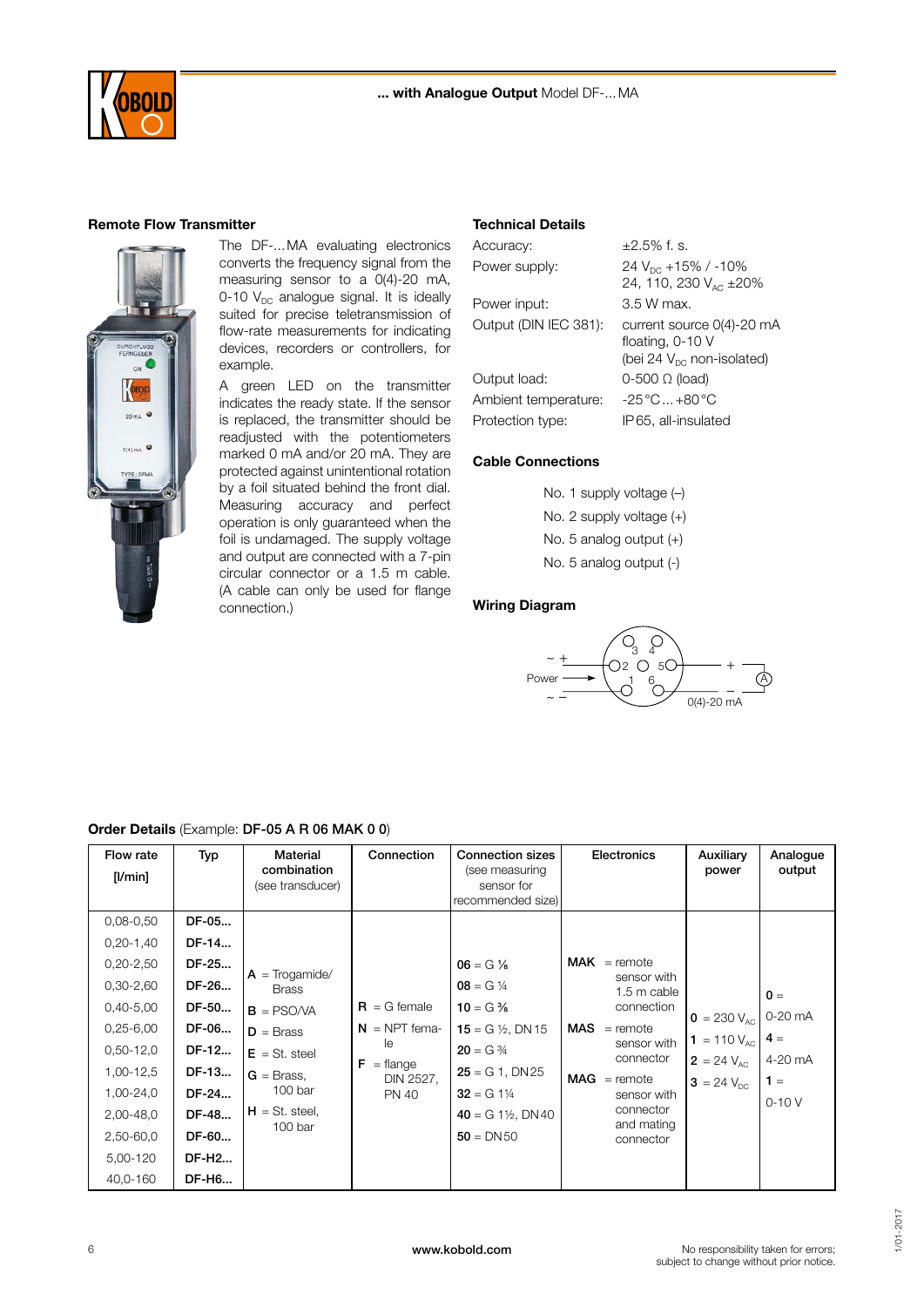Technical Details

Accuracy:  $\pm 2.5\%$  f.s.

Power supply:  $24 V_{DC} \pm 20\%$ Current consumption: approx. 100 mA

Control elements: via 3 keys

Protection type: IP 65

Electrical Connection

Electrical connection: 10-wire cable connection Analogue output: (0)4...20 mA selectable

Switching output: 2 relays, max. 30 V/2 A

Functions: Min./Max. memory, flow monitor,

Display: double-spaced display, illuminated

bargraph display

Load: >100 kΩ

language settings, password protection

flow value with selectable units and

Load:  $0...500 \Omega$  or 0-10  $V_{DC}$ ,



#### Flow Indicator with Digital Display, Min./Max. Contact and Analogue Output



The DF-K evaluating electronics outputs the sensor frequency signal to a display, and converts it to an analogue signal and two limit contacts. The top display line of the doublespaced display shows the flow value with measuring unit and the bottom line a bargraph indicator proportional to the measuring value. The two relays with floating output change over contacts continuously monitor the flow values. Switching point, hysteresis, a window point, and switch on or off delay can be set separately for each relay. The switching points can also be set directly by using the control keys without having to change over into the menu. A red LED indicates with the switching status.

The analogue output is optionally available as current output with 0(4)...20 mA or as voltage output with 0...10 V. A Min./Max. reading memory determines the extreme readings of the flow. If the maximum set flow (exceeded range) is exceeded, it will be shown on the display. The set

parameters can be protected against unauthorised alteration by using a password function.

The device is connected with a 10-wire cable.

| Flow rate<br>[1/min]                                                                                                                                                                                | Model                                                                                                                         | Material<br>combination<br>(see transducer)                                                                                 | Connection                                                                                         | <b>Connection sizes</b><br>(see measuring<br>sensor for<br>recommended size)                                                                                                                 | Electronics                                                                                                                                                                                                                                                                                      | Analogue<br>output                |
|-----------------------------------------------------------------------------------------------------------------------------------------------------------------------------------------------------|-------------------------------------------------------------------------------------------------------------------------------|-----------------------------------------------------------------------------------------------------------------------------|----------------------------------------------------------------------------------------------------|----------------------------------------------------------------------------------------------------------------------------------------------------------------------------------------------|--------------------------------------------------------------------------------------------------------------------------------------------------------------------------------------------------------------------------------------------------------------------------------------------------|-----------------------------------|
| $0.08 - 0.50$<br>$0.20 - 1.40$<br>$0.20 - 2.50$<br>$0.30 - 2.60$<br>$0.40 - 5.00$<br>$0.25 - 6.00$<br>$0.50 - 12.0$<br>1.00-12.5<br>1.00-24.0<br>$2.00 - 48.0$<br>2.50-60.0<br>5.00-120<br>40.0-160 | DF-05<br>DF-14<br>DF-25<br>DF-26<br>DF-50<br>DF-06<br>DF-12<br>DF-13<br>DF-24<br>DF-48<br>DF-60<br>DF-H <sub>2</sub><br>DF-H6 | $A = Troqamide/Brass$<br>$B = PSO/VA$<br>$D = Brass$<br>$E = St. steel$<br>$G =$ Brass, 100 bar<br>$H = St.$ steel, 100 bar | $\mathbf{R} = G$ female<br>$N = NPT$<br>female<br>$F = \text{flange}$<br>DIN 2527,<br><b>PN 40</b> | $06 = G\%$<br>$08 = G \frac{1}{4}$<br>$10 = G\%$<br>15 = G $\frac{1}{2}$ , DN 15<br>$20 = G \frac{3}{4}$<br>$25 = G1$ , DN 25<br>$32 = G1\%$<br>$40 = G 1\frac{1}{2}$ , DN 40<br>$50 = DN50$ | $KLK3$ = digital display.<br>switching<br>and analogue<br>output, $24 V_{\text{nc}}$<br>with $1.5 \text{ m}$<br>cable<br>connection<br>$KLL3$ = digital display,<br>switching<br>and analogue<br>output, 24 $V_{\text{nc}}$<br>cable connec-<br>tion (Please<br>specify length<br>in clear text) | $4 = (0)4 - 20$ mA<br>$1 = 0-10V$ |

#### Order Details (Example: DF-05 A R 06 KLK3 4)

# 1/01- 2017

- +

 $\widehat{A)}$  -+

8 7

 $\overline{Q}$ 10

S2

S1

24  $V_{DC}$ 

V

30V/2A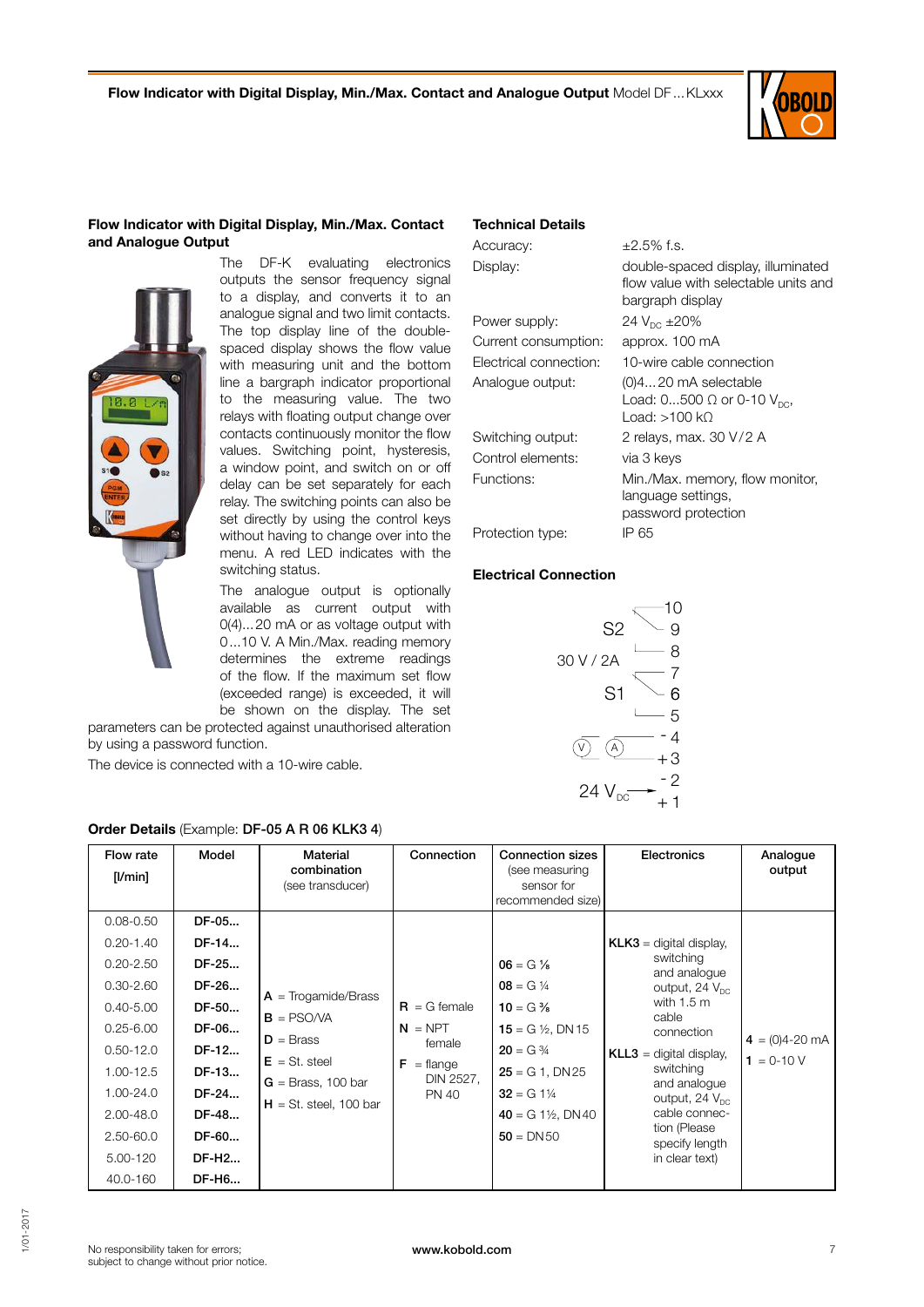

#### Flow Indicator with Digital Display and Counter Electronic



The evaluation unit changes the frequency signal of the pickup into a 3(4)-digit flow reading with selectable measurement unit (top display line), and into a scalable analogue signal. The flow quantity is added up in a part quantity meter and a total quantity meter and then displayed in the bottom line of the screen. The quantity meter's units of measurement are selectable.

The two relays with floating output changeover contacts continuously monitor if the freely adjustable limits are exceeded or fallen short of. Here, it is possible to choose between threshold value and window monitoring.

Switching point, hysteresis, a window point, and switch on or off delay can be set separately for each relay. The switching points can also be set directly by using the control keys

without having to change over into the menu. Alternatively, it is also possible to monitor the quantity meter to see if it is exceeded. A red LED indicates with the switching status.

The analogue output is optionally available as current output with 0(4)...20 mA or as voltage output with 0...10 V. The parameter names can be shown in the menu in German or English. If used where the flow readings change rapidly, the display can be pacified and the analogue reading averaged by switching on some software.

A Min./Max. reading memory determines the extreme readings of the flow. The display of the readings and the resetting are achieved by using the keys without having to change into the menu. Resetting by using the keys can also be blocked. If the maximum set flow (exceeded range) is exceeded, it will be shown on the display. The set parameters can be protected against unauthorised alteration by using a password function.

#### Range of Functions

Quantity meter and flowmeter with digital display, switch and analogue output:

- Measurement and display total, part and flow quantities
- Control input for part quantity reset
- 2 switching outputs, freely programmable as flow monitor or for monitoring the part and total quantity
- Analogue output 0(4)-20 mA or 0-10 V
- Min./Max. memory

#### Technical Details

| Accuracy:              | $\pm 2.5\%$ f.s.                                                                                             |
|------------------------|--------------------------------------------------------------------------------------------------------------|
| Display:               | 2 x 8-digit LCD module, illuminated<br>total, part and flow quantity, units<br>of measurement are selectable |
| Quantity meter:        | 8 digits                                                                                                     |
| Power supply:          | 24 $V_{DC}$ ±20%,                                                                                            |
| Current consumption:   | approx. 100 mA                                                                                               |
| Electrical connection: | 10-wire cable connection                                                                                     |
| Analogue output:       | 0(4)20 mA selectable<br>Load: 0500 O<br>or                                                                   |
|                        | 010 $V_{\text{DC}}$ , Load: >100 k $\Omega$                                                                  |
| Switching output:      | 2 relays,<br>max. 30 V/2 A                                                                                   |
| Control elements:      | via 4 keys                                                                                                   |
| Functions:             | reset function, Min./Max.-memory,<br>flow monitor, monitoring of part<br>and total quantities, language      |
| Protection type:       | IP 65                                                                                                        |

No responsibility taken for errors; subject to change without prior notice.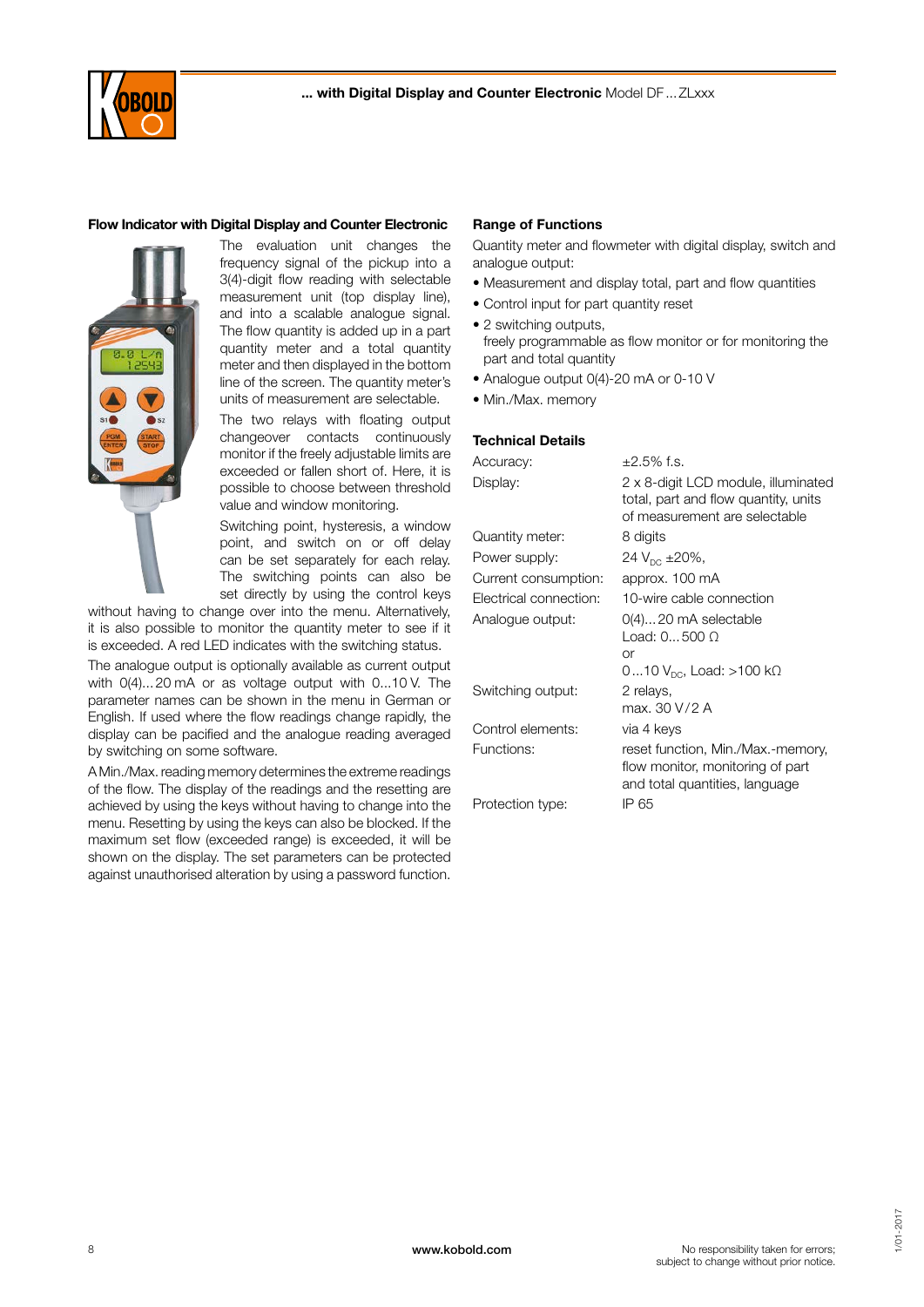

# Flow Indicator with Digital Display and Counter Electronic Model DF-...ZLxxx

Order Details (Example: DF-05 A R 06 ZLK3 4)

| Flow rate<br>$[$ I/min $]$                                                                                                                                                              | Model                                                                                                                | Material combination<br>(see transducer)                                                                                    | Connection                                                                                | <b>Connection sizes</b><br>(see measuring<br>sensor for<br>recommended size)                                                                                                                  | <b>Electronics</b>                                                                                                                                                                                                   | Analogue<br>output                |
|-----------------------------------------------------------------------------------------------------------------------------------------------------------------------------------------|----------------------------------------------------------------------------------------------------------------------|-----------------------------------------------------------------------------------------------------------------------------|-------------------------------------------------------------------------------------------|-----------------------------------------------------------------------------------------------------------------------------------------------------------------------------------------------|----------------------------------------------------------------------------------------------------------------------------------------------------------------------------------------------------------------------|-----------------------------------|
| $0.08 - 0.50$<br>$0.20 - 1.40$<br>$0.20 - 2.50$<br>$0.30 - 2.60$<br>$0.40 - 5.00$<br>$0.25 - 6.00$<br>$0.50 - 12.0$<br>1.00-12.5<br>1.00-24.0<br>$2.00 - 48.0$<br>2.50-60.0<br>5.00-120 | DF-05<br>DF-14<br>DF-25<br>DF-26<br>DF-50<br>DF-06<br>DF-12<br>DF-13<br>DF-24<br>DF-48<br>DF-60<br>DF-H <sub>2</sub> | $A = Trogamide/Brass$<br>$B = PSO/VA$<br>$D = Brass$<br>$E = St. steel$<br>$G =$ Brass, 100 bar<br>$H = St.$ steel, 100 bar | $R = G$ female<br>$N = NPT$<br>female<br>$F = \text{flange}$<br>DIN 2527,<br><b>PN 40</b> | $06 = G\%$<br>$08 = G \frac{1}{4}$<br>$10 = G\%$<br>15 = G $\frac{1}{2}$ , DN 15<br>$20 = G \frac{3}{4}$<br>$25 = G1$ , DN $25$<br>$32 = G 1\%$<br>$40 = G1\frac{1}{2}$ , DN40<br>$50 = DN50$ | $ZLK3 =$ counter<br>electronic,<br>24 $V_{\text{nc}}$ 1.5 m<br>cable<br>connection<br>$ZLL3 = counter$<br>electronic,<br>$24$ $V_{\text{nc}}$<br>cable<br>connection<br>(Please specify)<br>length in clear<br>text) | $4 = (0)4 - 20$ mA<br>$1 = 0-10V$ |
| 40.0-160                                                                                                                                                                                | DF-H6                                                                                                                |                                                                                                                             |                                                                                           |                                                                                                                                                                                               |                                                                                                                                                                                                                      |                                   |

### Electrical Connection

DF-...ZLxxx cable connection

| Wire number | <b>Function</b>       |
|-------------|-----------------------|
|             | $+24V_{DC}$           |
| 2           | <b>GND</b>            |
| 3           | Analogue output       |
| 4           | <b>GND</b>            |
| 5           | don't connect         |
| 6           | Reset part quantities |
|             | Relay S1              |
| 8           | Relay S1              |
| 9           | Relay S2              |
| 10          | Relay S2              |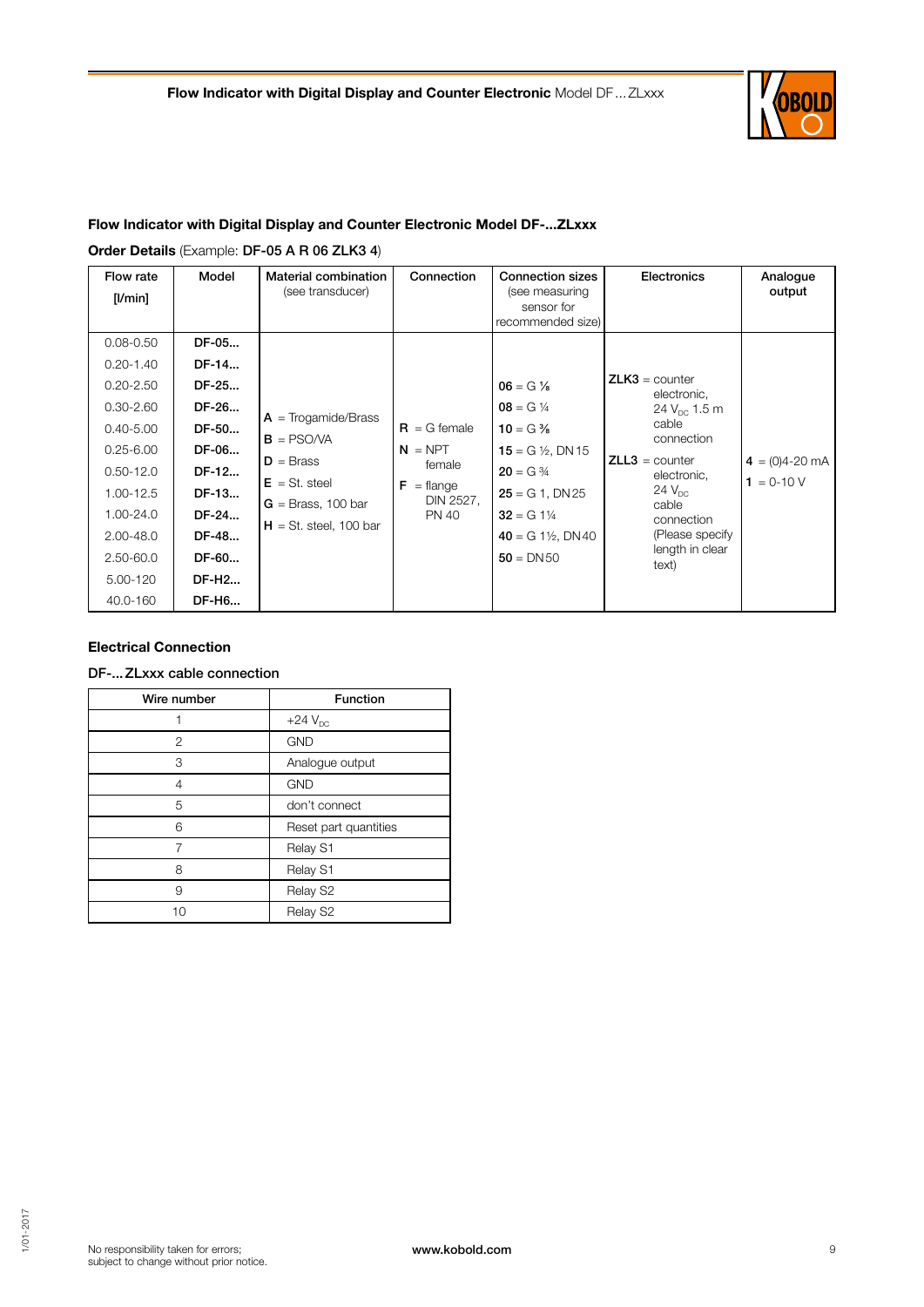

#### Flow Indicator with Digital Display and Dosing Electronic



The evaluation unit changes the frequency signal of the pickup into a 3(4)-digit flow reading with adjustable scale (top line of display), and a scalable analogue signal. The dosage is displayed in the bottom line of the display. The unit of measurement can be selected. Included are two relays with floated output changeover contacts for various functions. The relay (S1) can be used to execute the flow monitoring, total volume monitoring, fine dosage or the pump control.

When the flow is being continuously monitored, it checks if the freely adjustable limits are exceeded or fallen short of. A choice can be made between threshold value and window monitoring. Switching point, hysteresis window point, and switch-on or switch-

off delay can be set as desired. If monitoring of the total volume is selected, a check is made to see if the adjustable quantity limit is exceeded. The dosage relay (S2) switches on when the dosage process starts, and then switches off again, once the dosage has flowed through. The dosage process can be interrupted by using the Start/Stop switch. By taking a correction quantity into account, it is possible to take any special features or conditions of the system into account. By entering a fine dosage, the bypass valve can be controlled with the relay (S1). A red LED indicates the relay's switching status.

The Analogue output is available as a current output with 0(4)...20 mA or a voltage output with 0...10 V. The parameter names in the menu can be displayed in either German or English. If used where the flow readings change rapidly, the display can be pacified and the analogue reading averaged by switching on some software. If the maximum set flow (exceeded range) is exceeded, it will be shown on the display. The set parameters can be protected against unauthorised alteration using a password function.

#### Range of Functions

Dosage and flowmeter with digital display, switching and analogue output:

- Measurement and display of dosage, total and flow quantities
- Interval counter (number of dosage process)
- 2 control inputs
- 1 Dosage output
- 1 switching output, freely programmable as flow monitor or for monitoring the total quantity
- Analogue output 0(4)-20 mA or 0-10 V

#### Technical Details

| Accuracy:              | $\pm 2.5\%$ f.s.                                                                                                                  |
|------------------------|-----------------------------------------------------------------------------------------------------------------------------------|
| Display:               | 2 x 8-digit LCD module, illuminated<br>dosage, total and flow quantity,<br>units of measurement are<br>selectable                 |
| Quantity meter:        | 8-digit                                                                                                                           |
| Dosage:                | 5-digit                                                                                                                           |
| Power supply:          | 24 $V_{DC}$ ±20%,                                                                                                                 |
| Current consumption:   | approx. 100 mA                                                                                                                    |
| Electrical connection: | 10-wire cable connection                                                                                                          |
| Analogue output:       | $O(4)$ 20 mA selectable<br>Load: 0500 O<br>or<br>010 $V_{\text{nc}}$ , Load: >100 k $\Omega$                                      |
| Switching output:      | 2 relays,<br>max. 30 V/2 A                                                                                                        |
| Control elements:      | via 4 keys                                                                                                                        |
| Functions:             | dosage (relay S2), start, stop,<br>reset, fine dosage, correction<br>quantity, flow monitor, total volume<br>monitoring, language |
| Protection type:       | IP 65                                                                                                                             |
|                        |                                                                                                                                   |

No responsibility taken for errors; subject to change without prior notice.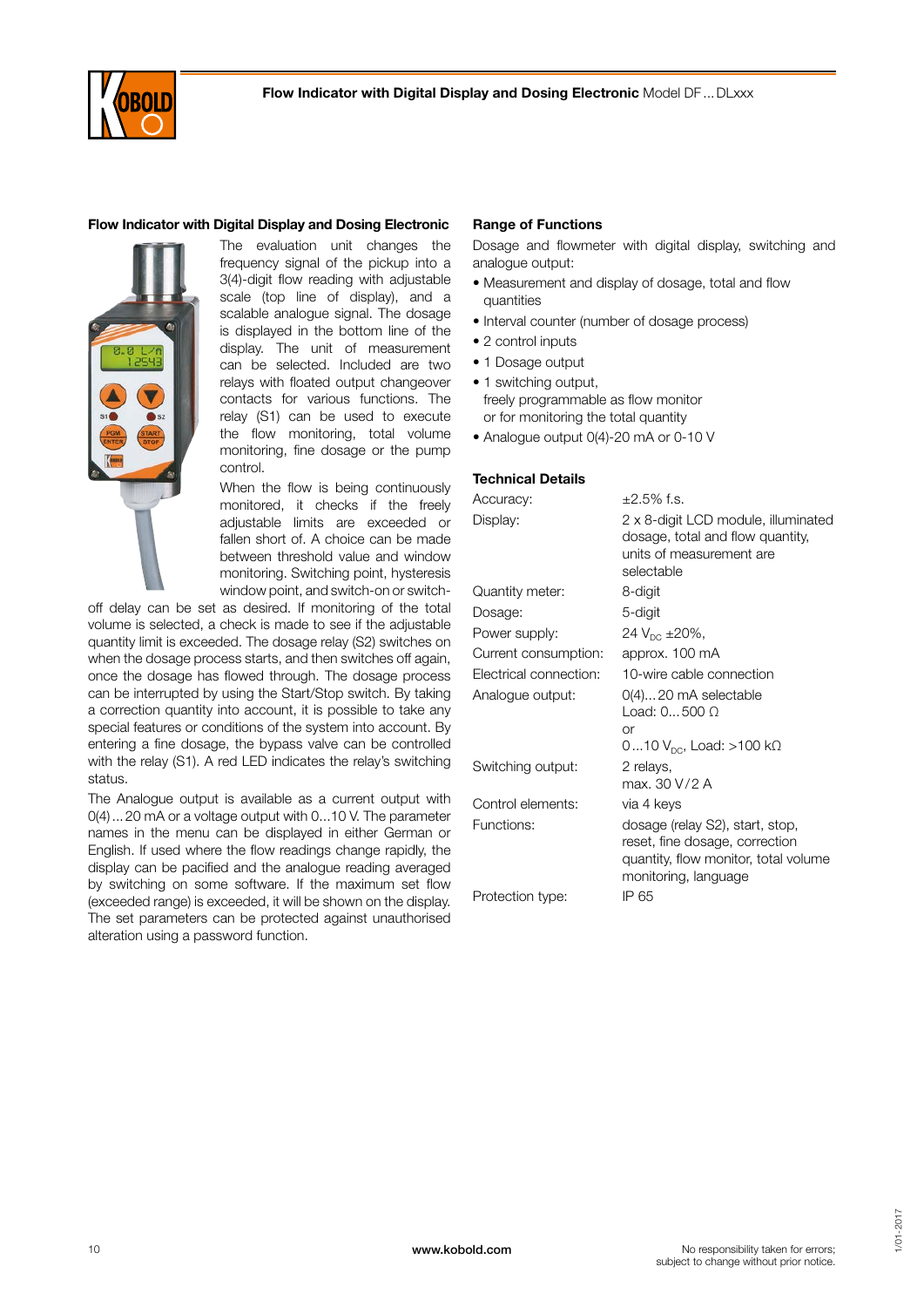

# Flow Indicator with Digital Display and Dosing Electronic Model DF-...DLxxx

Order Details (Example: DF-05 A R 06 DLK3 4)

| Flow rate<br>$[$ I/min $]$                                                                                                                                        | Model                                                                                                       | Material<br>combination<br>(see transducer)                                                                                 | Connection                                                                                | <b>Connection sizes</b><br>(see measuring<br>sensor for<br>recommended size)                                                                                                                  | <b>Electronics</b>                                                                                                                                                                                            | Analogue<br>output                |
|-------------------------------------------------------------------------------------------------------------------------------------------------------------------|-------------------------------------------------------------------------------------------------------------|-----------------------------------------------------------------------------------------------------------------------------|-------------------------------------------------------------------------------------------|-----------------------------------------------------------------------------------------------------------------------------------------------------------------------------------------------|---------------------------------------------------------------------------------------------------------------------------------------------------------------------------------------------------------------|-----------------------------------|
| $0.08 - 0.50$<br>$0.20 - 1.40$                                                                                                                                    | DF-05<br>DF-14                                                                                              |                                                                                                                             |                                                                                           |                                                                                                                                                                                               |                                                                                                                                                                                                               |                                   |
| $0.20 - 2.50$<br>$0.30 - 2.60$<br>$0.40 - 5.00$<br>$0.25 - 6.00$<br>$0.50 - 12.0$<br>1.00-12.5<br>1.00-24.0<br>$2.00 - 48.0$<br>2.50-60.0<br>5.00-120<br>40.0-160 | DF-25<br>DF-26<br>DF-50<br>DF-06<br>DF-12<br>DF-13<br>DF-24<br>DF-48<br>DF-60<br>DF-H <sub>2</sub><br>DF-H6 | $A = Trogamide/Brass$<br>$B = PSO/VA$<br>$D = Brass$<br>$E = St. steel$<br>$G =$ Brass, 100 bar<br>$H = St.$ steel, 100 bar | $R = G$ female<br>$N = NPT$<br>female<br>$F = \text{flange}$<br>DIN 2527,<br><b>PN 40</b> | $06 = G \%$<br>$08 = G \frac{1}{4}$<br>$10 = G\%$<br>15 = G $\frac{1}{2}$ , DN 15<br>$20 = G \frac{3}{4}$<br>$25 = G1$ , DN $25$<br>$32 = G1\%$<br>$40 = G1\frac{1}{2}$ , DN40<br>$50 = DN50$ | $DLK3 =$ dosing<br>electronic,<br>$24 V_{\text{nc}}$<br>1.5 m cable<br>connection<br>$DLL3 =$ dosing<br>electronic,<br>$24V_{\text{nc}}$<br>cable connec-<br>tion (Please<br>specify length<br>in clear text) | $4 = (0)4 - 20$ mA<br>$1 = 0-10V$ |

#### Electrical Connection

DF-...DLxxx cable connection

| Wire number    | <b>Function</b> |
|----------------|-----------------|
|                | $+24V_{DC}$     |
| $\overline{2}$ | <b>GND</b>      |
| 3              | Analogue output |
| 4              | <b>GND</b>      |
| 5              | Control 1*      |
| 6              | Control 2*      |
| 7              | Relay S1        |
| 8              | Relay S1        |
| 9              | Relay S2        |
| 10             | Relay S2        |

\* Control 1 <-> GND: Start-dosing

Control 2 <-> GND: Stop-dosing

Control 1 <-> Control 2 <-> GND: Reset-dosing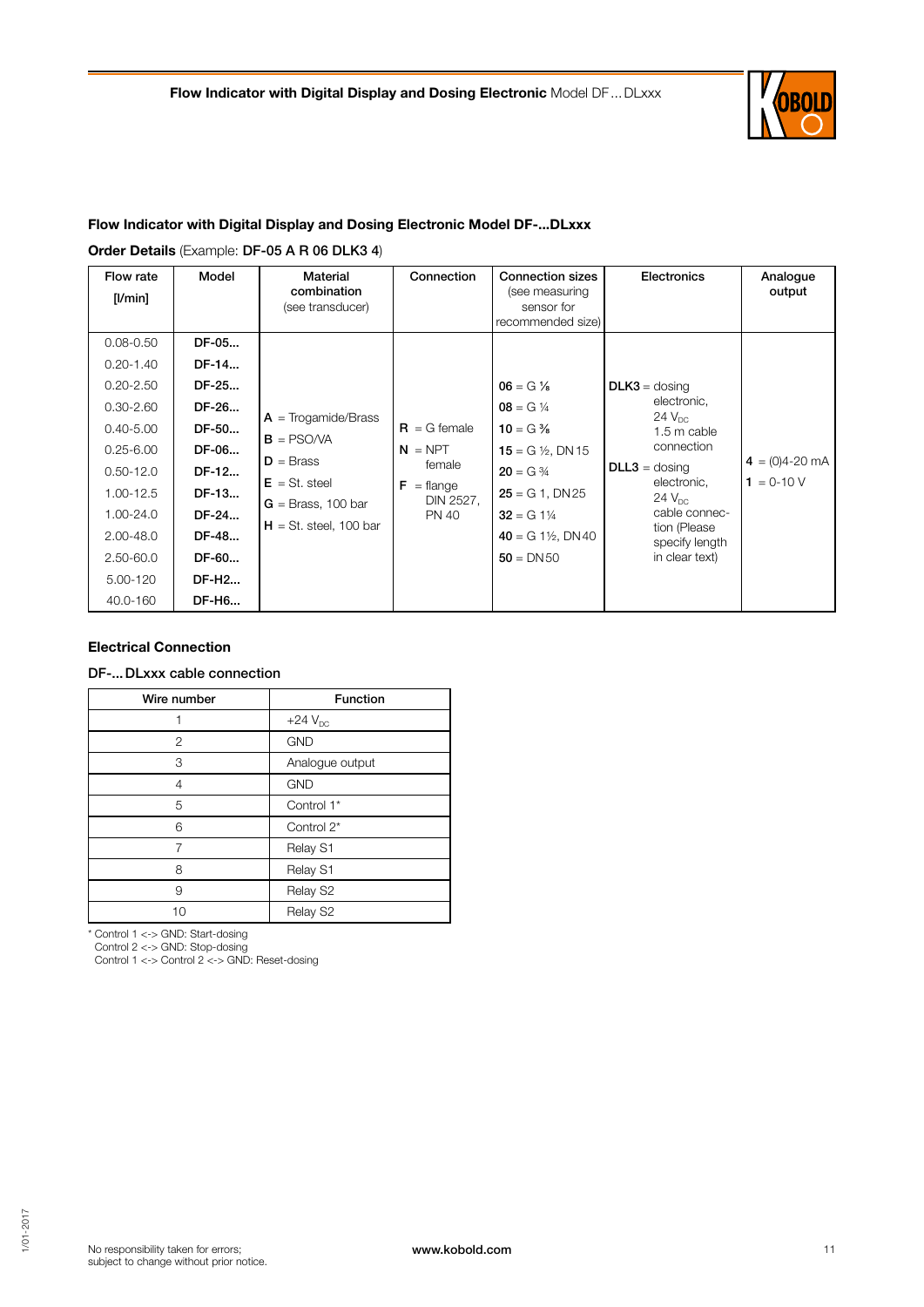

Plug connection

# Dimensions [mm]

Cable connection

DF-...KL, DF-...WM, DF-...MA, DF-...ZL, DF-...DL









# Flange DIN 2501 PN40

| DN | D    | κ    | d4   | d <sub>2</sub> | Screw    |
|----|------|------|------|----------------|----------|
|    | [mm] | [mm] | [mm] | [mm]           | quantity |
| 15 | 95   | 65   | 45   | 14             |          |
| 25 | 115  | 85   | 68   | 14             |          |
| 40 | 150  | 110  | 88   | 18             |          |
| 50 | 165  | 125  | 102  | 18             |          |

| Model                     | н             |
|---------------------------|---------------|
| DF-MA, DF-WM              | approx. 89 mm |
| DF-DLxxx, DF-ZLxxx, DF-KL | approx. 93 mm |